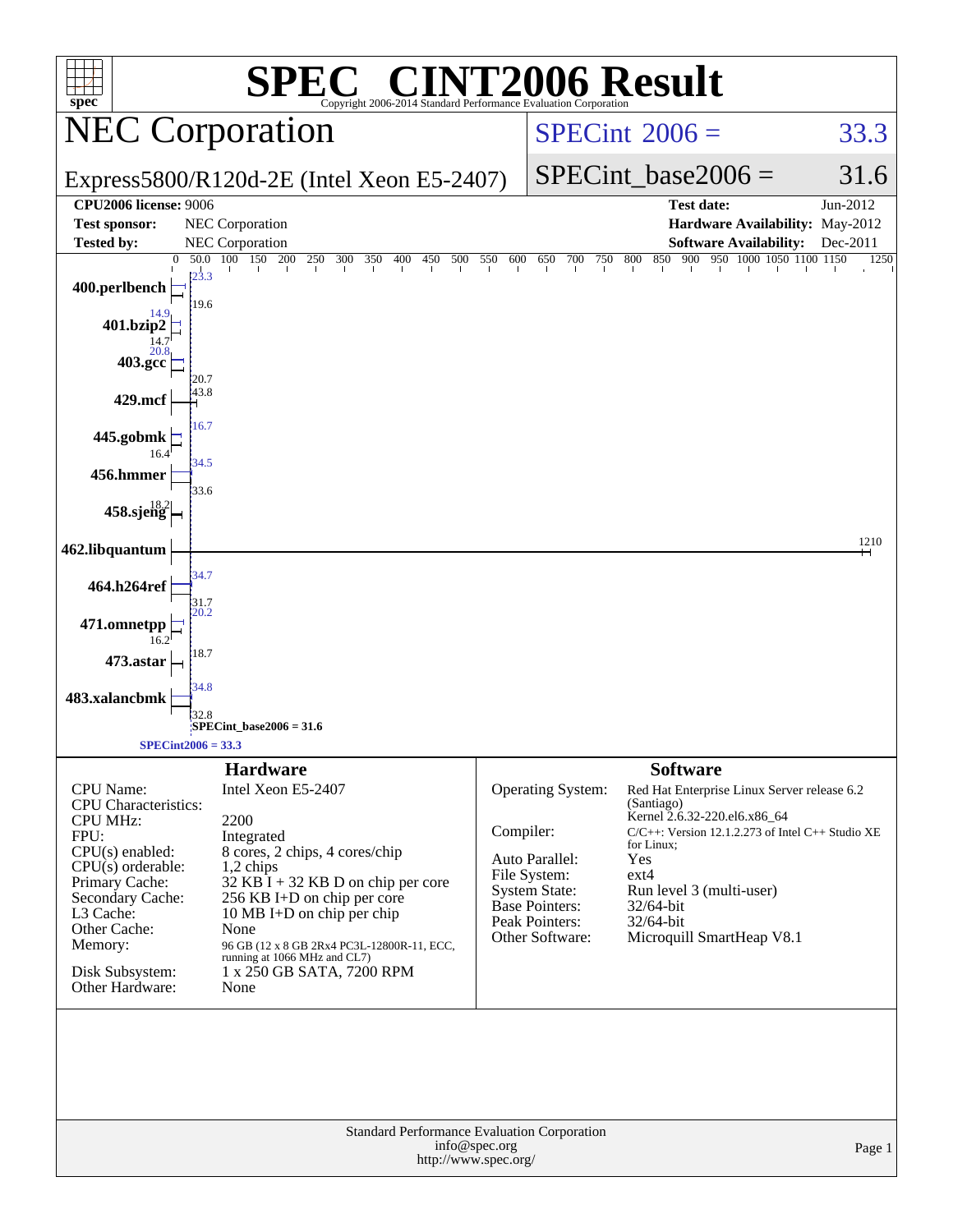

# **[SPEC CINT2006 Result](http://www.spec.org/auto/cpu2006/Docs/result-fields.html#SPECCINT2006Result)**

## NEC Corporation

## $SPECint2006 = 33.3$  $SPECint2006 = 33.3$

Express5800/R120d-2E (Intel Xeon E5-2407)

SPECint base2006 =  $31.6$ 

#### **[CPU2006 license:](http://www.spec.org/auto/cpu2006/Docs/result-fields.html#CPU2006license)** 9006 **[Test date:](http://www.spec.org/auto/cpu2006/Docs/result-fields.html#Testdate)** Jun-2012

**[Test sponsor:](http://www.spec.org/auto/cpu2006/Docs/result-fields.html#Testsponsor)** NEC Corporation **[Hardware Availability:](http://www.spec.org/auto/cpu2006/Docs/result-fields.html#HardwareAvailability)** May-2012 **[Tested by:](http://www.spec.org/auto/cpu2006/Docs/result-fields.html#Testedby)** NEC Corporation **[Software Availability:](http://www.spec.org/auto/cpu2006/Docs/result-fields.html#SoftwareAvailability)** Dec-2011

### **[Results Table](http://www.spec.org/auto/cpu2006/Docs/result-fields.html#ResultsTable)**

|                    | <b>Base</b>                                                  |       |                |       |                |       | <b>Peak</b>                       |              |                |              |                |              |
|--------------------|--------------------------------------------------------------|-------|----------------|-------|----------------|-------|-----------------------------------|--------------|----------------|--------------|----------------|--------------|
| <b>Benchmark</b>   | <b>Seconds</b>                                               | Ratio | <b>Seconds</b> | Ratio | <b>Seconds</b> | Ratio | <b>Seconds</b>                    | <b>Ratio</b> | <b>Seconds</b> | <b>Ratio</b> | <b>Seconds</b> | <b>Ratio</b> |
| $ 400$ .perlbench  | 498                                                          | 19.6  | 499            | 19.6  | 499            | 19.6  | 420                               | 23.3         | 420            | 23.3         | 419            | 23.3         |
| 401.bzip2          | 658                                                          | 14.7  | 657            | 14.7  | 658            | 14.7  | 643                               | 15.0         | 646            | <b>14.9</b>  | 647            | 14.9         |
| $403.\mathrm{gcc}$ | 390                                                          | 20.7  | 390            | 20.7  | 390            | 20.6  | 387                               | 20.8         | 387            | 20.8         | 387            | 20.8         |
| $429$ .mcf         | 208                                                          | 43.9  | 209            | 43.7  | 208            | 43.8  | 208                               | 43.9         | 209            | 43.7         | 208            | <u>43.8</u>  |
| $445$ .gobmk       | 641                                                          | 16.4  | 641            | 16.4  | 641            | 16.4  | 628                               | 16.7         | 629            | 16.7         | 628            | 16.7         |
| 456.hmmer          | 279                                                          | 33.4  | 278            | 33.6  | 278            | 33.6  | 271                               | 34.4         | 271            | 34.5         | 271            | 34.5         |
| $458$ .sjeng       | 664                                                          | 18.2  | 665            | 18.2  | 665            | 18.2  | 664                               | 18.2         | 665            | 18.2         | 665            | <u>18.2</u>  |
| 462.libquantum     | 17.1                                                         | 1210  | 17.3           | 1200  | 17.1           | 1210  | 17.1                              | 1210         | 17.3           | 1200         | 17.1           | <b>1210</b>  |
| 464.h264ref        | 699                                                          | 31.7  | 697            | 31.7  | 699            | 31.7  | 635                               | 34.8         | 637            | 34.7         | 637            | 34.7         |
| 471.omnetpp        | 387                                                          | 16.1  | 385            | 16.2  | 387            | 16.2  | 309                               | 20.2         | 310            | 20.2         | <u>309</u>     | 20.2         |
| $473$ . astar      | 372                                                          | 18.9  | 375            | 18.7  | 374            | 18.7  | 372                               | 18.9         | 375            | 18.7         | 374            | 18.7         |
| 483.xalancbmk      | 210                                                          | 32.9  | 211            | 32.8  | 215            | 32.0  | 197                               | 35.0         | 198            | 34.8         | 199            | 34.7         |
|                    | Describe announced to the conduction to think there are more |       |                |       |                |       | Dald and adjust to at indicates a |              |                |              |                |              |

Results appear in the [order in which they were run.](http://www.spec.org/auto/cpu2006/Docs/result-fields.html#RunOrder) Bold underlined text [indicates a median measurement.](http://www.spec.org/auto/cpu2006/Docs/result-fields.html#Median)

## **[Operating System Notes](http://www.spec.org/auto/cpu2006/Docs/result-fields.html#OperatingSystemNotes)**

Stack size set to unlimited using "ulimit -s unlimited"

### **[Platform Notes](http://www.spec.org/auto/cpu2006/Docs/result-fields.html#PlatformNotes)**

 BIOS Settings: Energy Performance: Performance

### **[General Notes](http://www.spec.org/auto/cpu2006/Docs/result-fields.html#GeneralNotes)**

Environment variables set by runspec before the start of the run: KMP\_AFFINITY = "granularity=fine,scatter" LD\_LIBRARY\_PATH = "/home/cpu2006/libs/32:/home/cpu2006/libs/64"  $OMP$  NUM THREADS = "8"

 The Express5800/R120d-1E and the Express5800/R120d-2E models are electronically equivalent. The results have been measured on the Express5800/R120d-2E model.

 Added glibc-static-2.12-1.47.el6.x86\_64.rpm to enable static linking

 Transparent Huge Pages enabled with: echo always > /sys/kernel/mm/redhat\_transparent\_hugepage/enabled

> Standard Performance Evaluation Corporation [info@spec.org](mailto:info@spec.org) <http://www.spec.org/>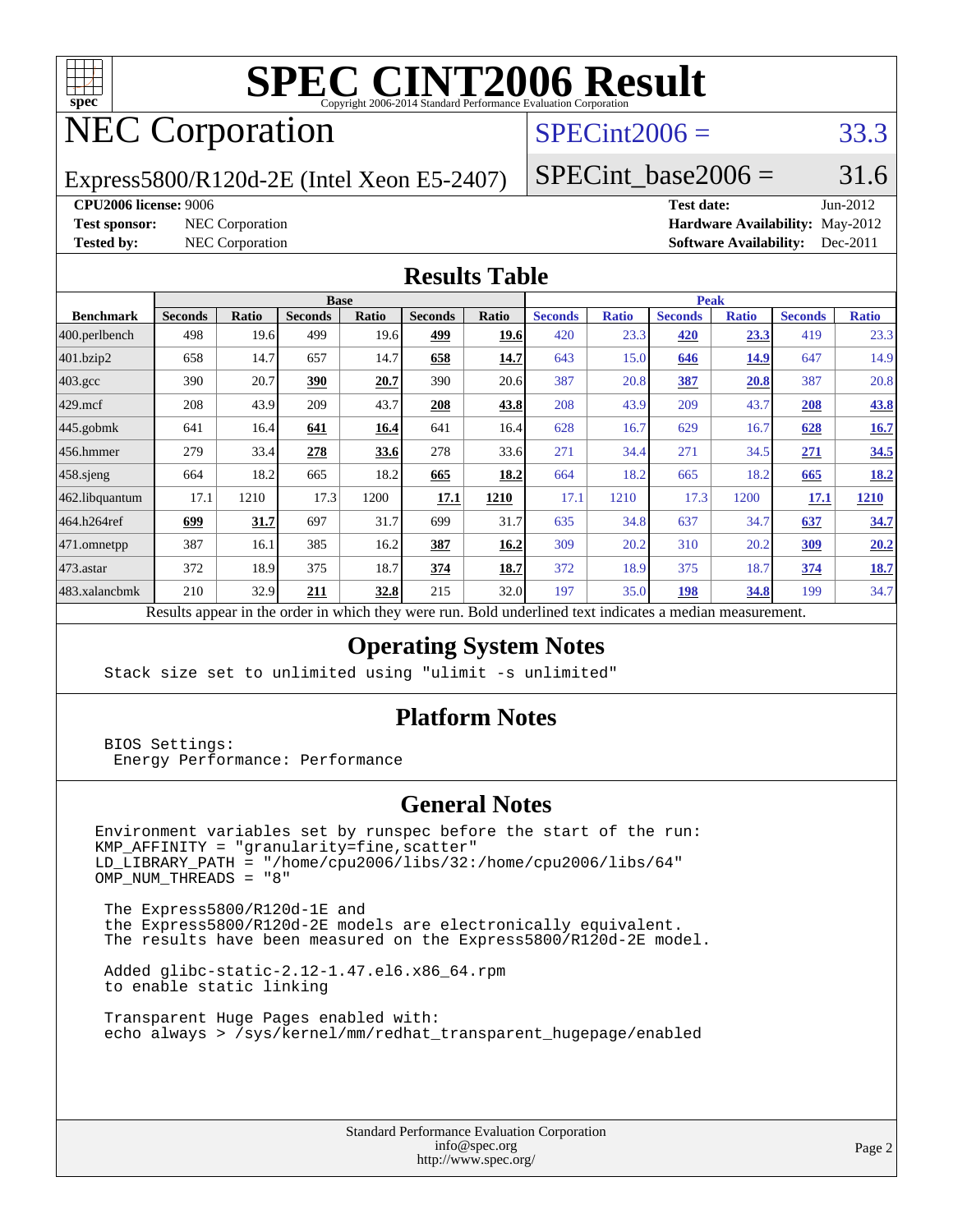

# **[SPEC CINT2006 Result](http://www.spec.org/auto/cpu2006/Docs/result-fields.html#SPECCINT2006Result)**

## NEC Corporation

 $SPECint2006 = 33.3$  $SPECint2006 = 33.3$ 

Express5800/R120d-2E (Intel Xeon E5-2407)

#### **[CPU2006 license:](http://www.spec.org/auto/cpu2006/Docs/result-fields.html#CPU2006license)** 9006 **[Test date:](http://www.spec.org/auto/cpu2006/Docs/result-fields.html#Testdate)** Jun-2012

**[Test sponsor:](http://www.spec.org/auto/cpu2006/Docs/result-fields.html#Testsponsor)** NEC Corporation **[Hardware Availability:](http://www.spec.org/auto/cpu2006/Docs/result-fields.html#HardwareAvailability)** May-2012

SPECint base2006 =  $31.6$ 

**[Tested by:](http://www.spec.org/auto/cpu2006/Docs/result-fields.html#Testedby)** NEC Corporation **[Software Availability:](http://www.spec.org/auto/cpu2006/Docs/result-fields.html#SoftwareAvailability)** Dec-2011

## **[Base Compiler Invocation](http://www.spec.org/auto/cpu2006/Docs/result-fields.html#BaseCompilerInvocation)**

[C benchmarks](http://www.spec.org/auto/cpu2006/Docs/result-fields.html#Cbenchmarks):  $\text{icc}$   $-\text{m64}$ 

[C++ benchmarks:](http://www.spec.org/auto/cpu2006/Docs/result-fields.html#CXXbenchmarks) [icpc -m64](http://www.spec.org/cpu2006/results/res2012q3/cpu2006-20120617-22923.flags.html#user_CXXbase_intel_icpc_64bit_fc66a5337ce925472a5c54ad6a0de310)

## **[Base Portability Flags](http://www.spec.org/auto/cpu2006/Docs/result-fields.html#BasePortabilityFlags)**

 400.perlbench: [-DSPEC\\_CPU\\_LP64](http://www.spec.org/cpu2006/results/res2012q3/cpu2006-20120617-22923.flags.html#b400.perlbench_basePORTABILITY_DSPEC_CPU_LP64) [-DSPEC\\_CPU\\_LINUX\\_X64](http://www.spec.org/cpu2006/results/res2012q3/cpu2006-20120617-22923.flags.html#b400.perlbench_baseCPORTABILITY_DSPEC_CPU_LINUX_X64) 401.bzip2: [-DSPEC\\_CPU\\_LP64](http://www.spec.org/cpu2006/results/res2012q3/cpu2006-20120617-22923.flags.html#suite_basePORTABILITY401_bzip2_DSPEC_CPU_LP64) 403.gcc: [-DSPEC\\_CPU\\_LP64](http://www.spec.org/cpu2006/results/res2012q3/cpu2006-20120617-22923.flags.html#suite_basePORTABILITY403_gcc_DSPEC_CPU_LP64) 429.mcf: [-DSPEC\\_CPU\\_LP64](http://www.spec.org/cpu2006/results/res2012q3/cpu2006-20120617-22923.flags.html#suite_basePORTABILITY429_mcf_DSPEC_CPU_LP64) 445.gobmk: [-DSPEC\\_CPU\\_LP64](http://www.spec.org/cpu2006/results/res2012q3/cpu2006-20120617-22923.flags.html#suite_basePORTABILITY445_gobmk_DSPEC_CPU_LP64) 456.hmmer: [-DSPEC\\_CPU\\_LP64](http://www.spec.org/cpu2006/results/res2012q3/cpu2006-20120617-22923.flags.html#suite_basePORTABILITY456_hmmer_DSPEC_CPU_LP64) 458.sjeng: [-DSPEC\\_CPU\\_LP64](http://www.spec.org/cpu2006/results/res2012q3/cpu2006-20120617-22923.flags.html#suite_basePORTABILITY458_sjeng_DSPEC_CPU_LP64) 462.libquantum: [-DSPEC\\_CPU\\_LP64](http://www.spec.org/cpu2006/results/res2012q3/cpu2006-20120617-22923.flags.html#suite_basePORTABILITY462_libquantum_DSPEC_CPU_LP64) [-DSPEC\\_CPU\\_LINUX](http://www.spec.org/cpu2006/results/res2012q3/cpu2006-20120617-22923.flags.html#b462.libquantum_baseCPORTABILITY_DSPEC_CPU_LINUX) 464.h264ref: [-DSPEC\\_CPU\\_LP64](http://www.spec.org/cpu2006/results/res2012q3/cpu2006-20120617-22923.flags.html#suite_basePORTABILITY464_h264ref_DSPEC_CPU_LP64) 471.omnetpp: [-DSPEC\\_CPU\\_LP64](http://www.spec.org/cpu2006/results/res2012q3/cpu2006-20120617-22923.flags.html#suite_basePORTABILITY471_omnetpp_DSPEC_CPU_LP64) 473.astar: [-DSPEC\\_CPU\\_LP64](http://www.spec.org/cpu2006/results/res2012q3/cpu2006-20120617-22923.flags.html#suite_basePORTABILITY473_astar_DSPEC_CPU_LP64) 483.xalancbmk: [-DSPEC\\_CPU\\_LP64](http://www.spec.org/cpu2006/results/res2012q3/cpu2006-20120617-22923.flags.html#suite_basePORTABILITY483_xalancbmk_DSPEC_CPU_LP64) [-DSPEC\\_CPU\\_LINUX](http://www.spec.org/cpu2006/results/res2012q3/cpu2006-20120617-22923.flags.html#b483.xalancbmk_baseCXXPORTABILITY_DSPEC_CPU_LINUX)

## **[Base Optimization Flags](http://www.spec.org/auto/cpu2006/Docs/result-fields.html#BaseOptimizationFlags)**

[C benchmarks](http://www.spec.org/auto/cpu2006/Docs/result-fields.html#Cbenchmarks):

[-xSSE4.2](http://www.spec.org/cpu2006/results/res2012q3/cpu2006-20120617-22923.flags.html#user_CCbase_f-xSSE42_f91528193cf0b216347adb8b939d4107) [-ipo](http://www.spec.org/cpu2006/results/res2012q3/cpu2006-20120617-22923.flags.html#user_CCbase_f-ipo) [-O3](http://www.spec.org/cpu2006/results/res2012q3/cpu2006-20120617-22923.flags.html#user_CCbase_f-O3) [-no-prec-div](http://www.spec.org/cpu2006/results/res2012q3/cpu2006-20120617-22923.flags.html#user_CCbase_f-no-prec-div) [-parallel](http://www.spec.org/cpu2006/results/res2012q3/cpu2006-20120617-22923.flags.html#user_CCbase_f-parallel) [-opt-prefetch](http://www.spec.org/cpu2006/results/res2012q3/cpu2006-20120617-22923.flags.html#user_CCbase_f-opt-prefetch) [-auto-p32](http://www.spec.org/cpu2006/results/res2012q3/cpu2006-20120617-22923.flags.html#user_CCbase_f-auto-p32)

[C++ benchmarks:](http://www.spec.org/auto/cpu2006/Docs/result-fields.html#CXXbenchmarks) [-xSSE4.2](http://www.spec.org/cpu2006/results/res2012q3/cpu2006-20120617-22923.flags.html#user_CXXbase_f-xSSE42_f91528193cf0b216347adb8b939d4107) [-ipo](http://www.spec.org/cpu2006/results/res2012q3/cpu2006-20120617-22923.flags.html#user_CXXbase_f-ipo) [-O3](http://www.spec.org/cpu2006/results/res2012q3/cpu2006-20120617-22923.flags.html#user_CXXbase_f-O3) [-no-prec-div](http://www.spec.org/cpu2006/results/res2012q3/cpu2006-20120617-22923.flags.html#user_CXXbase_f-no-prec-div) [-opt-prefetch](http://www.spec.org/cpu2006/results/res2012q3/cpu2006-20120617-22923.flags.html#user_CXXbase_f-opt-prefetch) [-auto-p32](http://www.spec.org/cpu2006/results/res2012q3/cpu2006-20120617-22923.flags.html#user_CXXbase_f-auto-p32)

[-Wl,-z,muldefs](http://www.spec.org/cpu2006/results/res2012q3/cpu2006-20120617-22923.flags.html#user_CXXbase_link_force_multiple1_74079c344b956b9658436fd1b6dd3a8a) [-L/opt/SmartHeap\\_8.1/lib64 -lsmartheap64](http://www.spec.org/cpu2006/results/res2012q3/cpu2006-20120617-22923.flags.html#user_CXXbase_SmartHeap64_7ff9c3d8ca51c2767359d6aa2f519d77)

## **[Base Other Flags](http://www.spec.org/auto/cpu2006/Docs/result-fields.html#BaseOtherFlags)**

[C benchmarks](http://www.spec.org/auto/cpu2006/Docs/result-fields.html#Cbenchmarks):

403.gcc: [-Dalloca=\\_alloca](http://www.spec.org/cpu2006/results/res2012q3/cpu2006-20120617-22923.flags.html#b403.gcc_baseEXTRA_CFLAGS_Dalloca_be3056838c12de2578596ca5467af7f3)

## **[Peak Compiler Invocation](http://www.spec.org/auto/cpu2006/Docs/result-fields.html#PeakCompilerInvocation)**

[C benchmarks \(except as noted below\)](http://www.spec.org/auto/cpu2006/Docs/result-fields.html#Cbenchmarksexceptasnotedbelow):  $\text{icc}$  -m64

Continued on next page

Standard Performance Evaluation Corporation [info@spec.org](mailto:info@spec.org) <http://www.spec.org/>

Page 3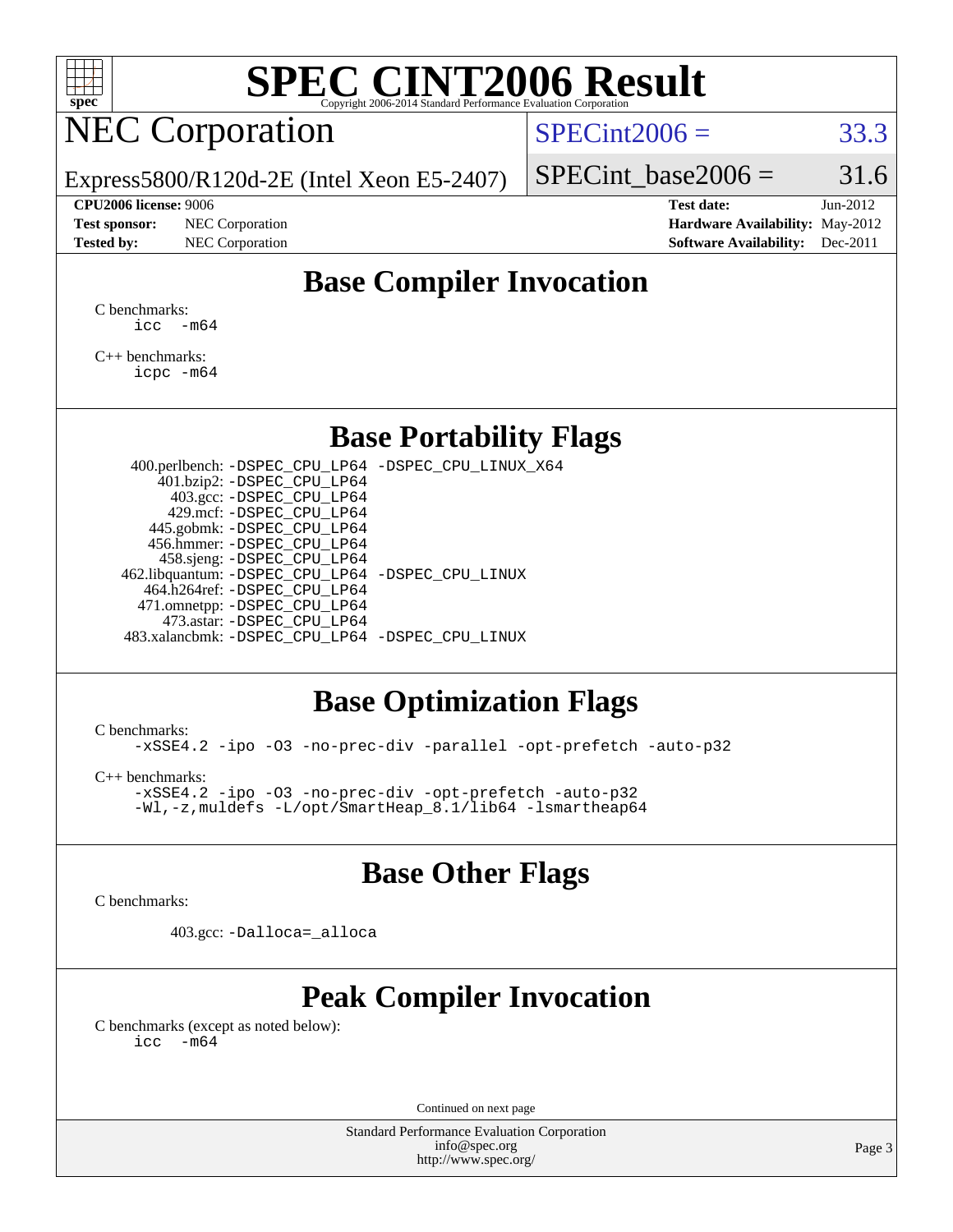

# **[SPEC CINT2006 Result](http://www.spec.org/auto/cpu2006/Docs/result-fields.html#SPECCINT2006Result)**

NEC Corporation

 $SPECint2006 = 33.3$  $SPECint2006 = 33.3$ 

Express5800/R120d-2E (Intel Xeon E5-2407)

SPECint base2006 =  $31.6$ 

**[CPU2006 license:](http://www.spec.org/auto/cpu2006/Docs/result-fields.html#CPU2006license)** 9006 **[Test date:](http://www.spec.org/auto/cpu2006/Docs/result-fields.html#Testdate)** Jun-2012 **[Test sponsor:](http://www.spec.org/auto/cpu2006/Docs/result-fields.html#Testsponsor)** NEC Corporation **[Hardware Availability:](http://www.spec.org/auto/cpu2006/Docs/result-fields.html#HardwareAvailability)** May-2012 **[Tested by:](http://www.spec.org/auto/cpu2006/Docs/result-fields.html#Testedby)** NEC Corporation **[Software Availability:](http://www.spec.org/auto/cpu2006/Docs/result-fields.html#SoftwareAvailability)** Dec-2011

## **[Peak Compiler Invocation \(Continued\)](http://www.spec.org/auto/cpu2006/Docs/result-fields.html#PeakCompilerInvocation)**

400.perlbench: [icc -m32](http://www.spec.org/cpu2006/results/res2012q3/cpu2006-20120617-22923.flags.html#user_peakCCLD400_perlbench_intel_icc_a6a621f8d50482236b970c6ac5f55f93)

445.gobmk: [icc -m32](http://www.spec.org/cpu2006/results/res2012q3/cpu2006-20120617-22923.flags.html#user_peakCCLD445_gobmk_intel_icc_a6a621f8d50482236b970c6ac5f55f93)

464.h264ref: [icc -m32](http://www.spec.org/cpu2006/results/res2012q3/cpu2006-20120617-22923.flags.html#user_peakCCLD464_h264ref_intel_icc_a6a621f8d50482236b970c6ac5f55f93)

[C++ benchmarks \(except as noted below\):](http://www.spec.org/auto/cpu2006/Docs/result-fields.html#CXXbenchmarksexceptasnotedbelow) [icpc -m32](http://www.spec.org/cpu2006/results/res2012q3/cpu2006-20120617-22923.flags.html#user_CXXpeak_intel_icpc_4e5a5ef1a53fd332b3c49e69c3330699)

473.astar: [icpc -m64](http://www.spec.org/cpu2006/results/res2012q3/cpu2006-20120617-22923.flags.html#user_peakCXXLD473_astar_intel_icpc_64bit_fc66a5337ce925472a5c54ad6a0de310)

## **[Peak Portability Flags](http://www.spec.org/auto/cpu2006/Docs/result-fields.html#PeakPortabilityFlags)**

```
 400.perlbench: -DSPEC_CPU_LINUX_IA32
    401.bzip2: -DSPEC_CPU_LP64
      403.gcc: -DSPEC_CPU_LP64
     429.mcf: -DSPEC_CPU_LP64
   456.hmmer: -DSPEC_CPU_LP64
    458.sjeng: -DSPEC_CPU_LP64
462.libquantum: -DSPEC_CPU_LP64 -DSPEC_CPU_LINUX
     473.astar: -DSPEC_CPU_LP64
483.xalancbmk: -DSPEC_CPU_LINUX
```
## **[Peak Optimization Flags](http://www.spec.org/auto/cpu2006/Docs/result-fields.html#PeakOptimizationFlags)**

[C benchmarks](http://www.spec.org/auto/cpu2006/Docs/result-fields.html#Cbenchmarks):

```
 400.perlbench: -xSSE4.2(pass 2) -prof-gen(pass 1) -ipo(pass 2)
           -O3(pass 2) -no-prec-div(pass 2) -prof-use(pass 2)
          -opt-prefetch -ansi-alias
   401.bzip2: -xSSE4.2(pass 2) -prof-gen(pass 1) -ipo(pass 2)
           -O3(pass 2) -no-prec-div -prof-use(pass 2) -auto-ilp32
           -opt-prefetch -ansi-alias
    403.gcc: -xSSE4.2 -ipo -O3 -no-prec-div -inline-calloc
           -opt-malloc-options=3 -auto-ilp32
   429.mcf: basepeak = yes
  445.gobmk: -xSSE4.2(pass 2) -prof-gen(pass 1) -prof-use(pass 2)
           -ansi-alias
  456.hmmer: -xSSE4.2 -ipo -O3 -no-prec-div -unroll2 -auto-ilp32
           -ansi-alias
```
Continued on next page

Standard Performance Evaluation Corporation [info@spec.org](mailto:info@spec.org) <http://www.spec.org/>